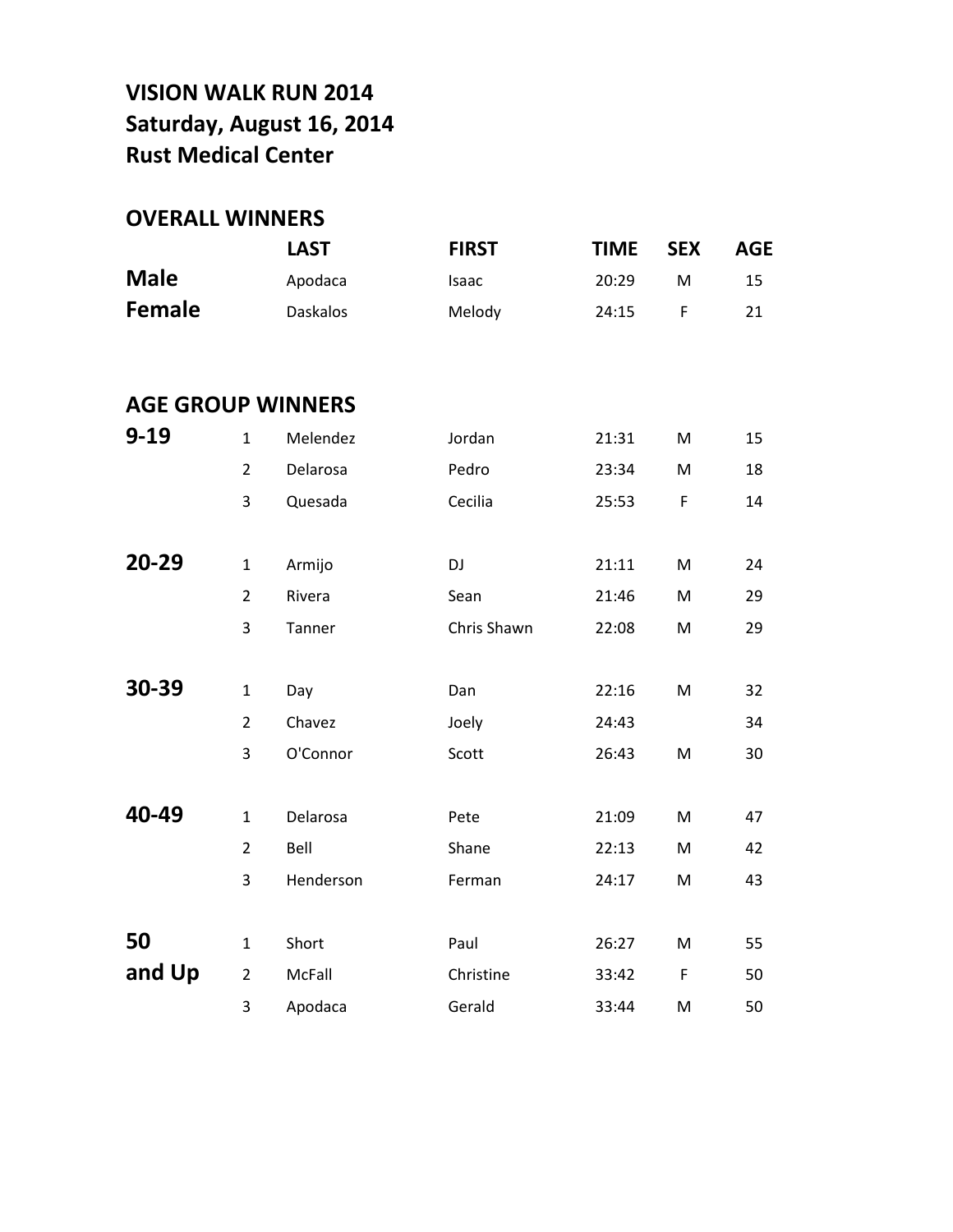| <b>PLACE</b>   | <b>BIB</b> | <b>LAST</b>     | <b>FIRST</b> | TIME  | <b>SEX</b>  | AGE |
|----------------|------------|-----------------|--------------|-------|-------------|-----|
| $\mathbf{1}$   | 999        | Apodaca         | Isaac        | 20:29 | M           | 15  |
| $\overline{2}$ | 955        | Delarosa        | Pete         | 21:09 | M           | 47  |
| 3              | 923        | Armijo          | DJ           | 21:11 | M           | 24  |
| 4              | 993        | Melendez        | Jordan       | 21:31 | M           | 15  |
| 5              | 954        | Rivera          | Sean         | 21:46 | M           | 29  |
| 6              | 233        | Tanner          | Chris Shawn  | 22:08 | M           | 29  |
| $\overline{7}$ | 974        | Bell            | Shane        | 22:13 | M           | 42  |
| 8              | 899        | Day             | Dan          | 22:16 | M           | 32  |
| 9              | 958        | Delarosa        | Pedro        | 23:34 | M           | 18  |
| 10             | 942        | <b>Daskalos</b> | Melody       | 24:15 | $\mathsf F$ | 21  |
| 11             | 910        | Henderson       | Ferman       | 24:17 | M           | 43  |
| 12             | 948        | Hena            | Maya         | 24:32 | F           | 22  |
| 13             | 987        | Quesada         | Cecilia      | 25:53 | F           | 14  |
| 14             | 915        | Stroud          | Chase        | 26:11 | M           | 25  |
| 15             | 248        | Sanchez         | Johnathan A  | 26:25 | M           | 14  |
| 16             | 916        | Short           | Paul         | 26:27 | M           | 55  |
| 17             | 917        | Short           | Mara         | 26:28 | F           | 17  |
| 18             | 239        | Chavez          | Joely        | 24:43 |             | 34  |
| 19             | 902        | O'Connor        | Scott        | 26:43 | M           | 30  |
| 20             | 946        | Aranda          | Daniel       | 26:46 | M           | 40  |
| 21             | 939        | Vasquez         | Stephanie    | 26:57 | F           | 38  |
| 22             | 961        | DiDonato        | Diana        | 26:59 | $\mathsf F$ | 25  |
| 23             | 952        | Bannister       | Jeremy       | 27:11 | M           | 43  |
| 24             | 238        | Chavez          | Alex         | 27:23 | M           | 14  |
| 25             | 959        | Delarosa        | Patricia     | 27:40 | F           | 44  |
| 26             | 919        | Clayton         | Lance        | 27:42 | M           | 42  |
| 27             | 992        | Alvarado        | Michelle     | 27:46 | F           | 35  |
| 28             | 969        | <b>Bowie</b>    | Philip       | 28:29 | M           | 48  |
| 29             | 940        | Martinez        | Abel         | 28:59 | M           | 18  |
| 30             | 918        | Clayton         | Chanley      | 29:05 | F           | 20  |
| 31             | 970        | <b>Bowie</b>    | Marshall     | 29:18 | M           | 10  |
| 32             | 936        | Montoya         | Leroy        | 29:28 | M           | 48  |
| 33             | 895        | Stewart         | <b>Brian</b> | 29:35 | M           | 36  |
| 34             | 906        | Marchiando      | Jennifer     | 29:53 | $\mathsf F$ | 30  |
| 35             | 982        | Specht          | Chris        | 30:00 | M           | 40  |
| 36             | 981        | Specht          | Cyndi        | 30:01 | F           | 33  |
| 37             | 912        | Sanchez         | Trini        | 30:01 | $\mathsf F$ | 36  |
| 38             | 913        | Padilla         | Quilamaca    | 30:02 | F           | 36  |
| 39             | 975        | Molisee         | Michael      | 31:08 | M           | 41  |
| 40             | 957        | Bannister       | Micah        | 31:08 | M           | 12  |
| 41             | 250        | Anaya           | D            | 31:53 | F           | 34  |
| 42             | 215        | ŗ               |              | 31:57 | ŗ           | ?   |
| 43             | 234        | Stenberg        | Rylee        | 32:25 | F           | 21  |
| 44             | 900        | Melendez        | Rob          | 32:33 | M           | 43  |
| 45             | 996        | <b>Daskalos</b> | Matia        | 32:35 | F           | 15  |
| 46             | 973        | Bell            | Angie        | 33:18 | F           | 38  |
| 47             | 901        | O'Connor        | Paige        | 33:22 | $\mathsf F$ | 28  |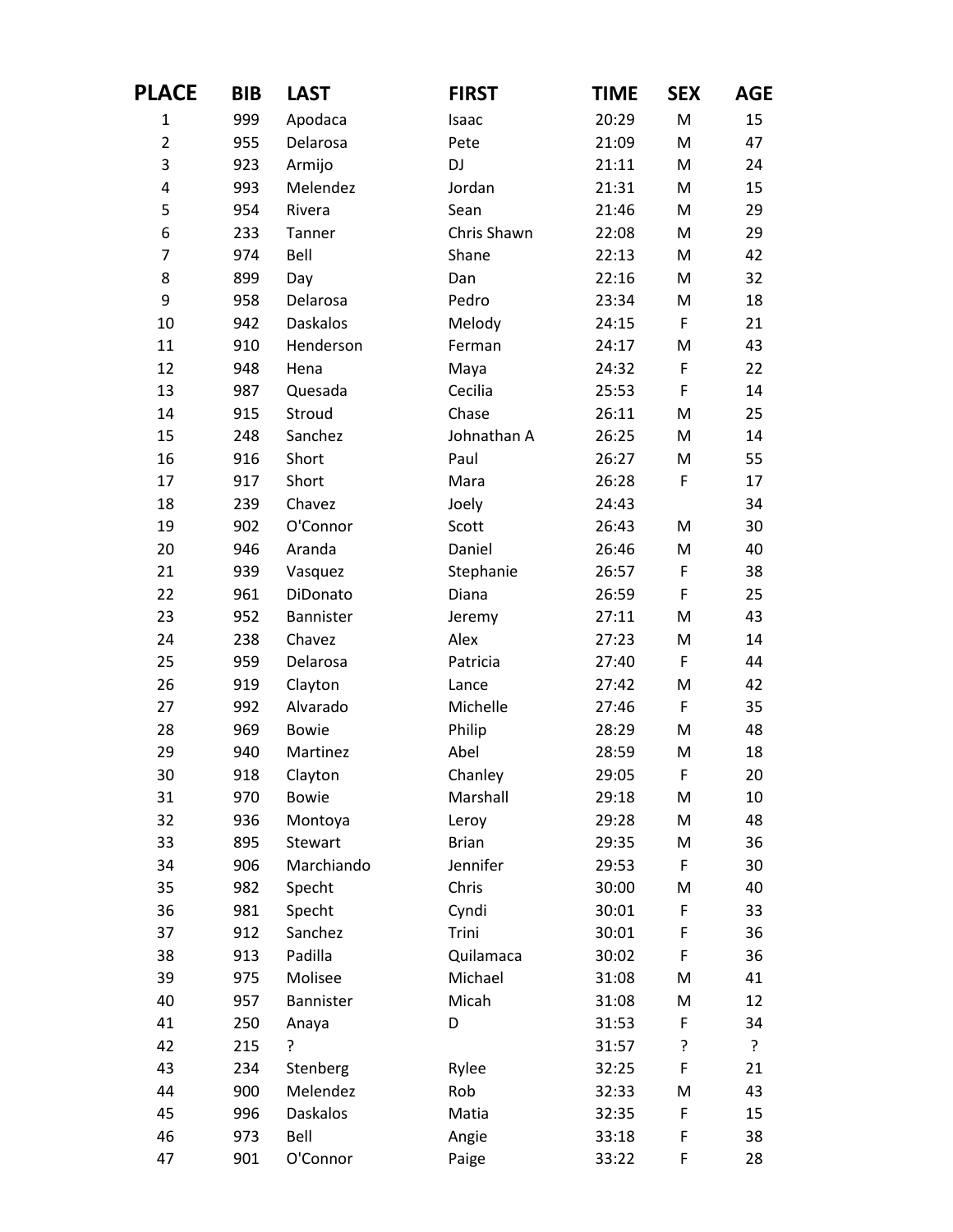| <b>PLACE</b> | <b>BIB</b> | <b>LAST</b>     | <b>FIRST</b> | TIME  | <b>SEX</b>  | AGE                     |
|--------------|------------|-----------------|--------------|-------|-------------|-------------------------|
| 48           | 262        | Rodriguez       | Jessica      | 33:28 | $\mathsf F$ | 27                      |
| 49           | 988        | McFall          | Christine    | 33:42 | $\mathsf F$ | 50                      |
| 50           | 997        | Apodaca         | Gerald       | 33:44 | M           | 50                      |
| 51           | 930        | Grace           | Michelle     | 33:51 | F           | 43                      |
| 52           | 214        | Mazzei          | Christi      | 36:55 | $\mathsf F$ | 25                      |
| 53           | 937        | Mazzei          | Felicia      | 36:57 | F           | 52                      |
| 54           | 213        | Mazzei          | Phil         | 37:33 | M           | 25                      |
| 55           | 994        | Garcia          | Jo An        | 37:45 | $\mathsf F$ | 51                      |
| 56           | 209        | Kost            | Rachael      | 38:12 | $\mathsf F$ | 17                      |
| 57           | 905        | Benford         | Katherine    | 38:21 | $\mathsf F$ | 63                      |
| 58           | 246        | Sandoval        | Deja         | 39:49 | F           | 13                      |
| 59           | 908        | Torline         | Tanya Mae    | 40:07 | F           | 43                      |
| 60           | 244        | Gavaldon        | Emma         | 40:11 | $\mathsf F$ | 8                       |
| 61           | 944        | Hanft-Rife      | Shanna       | 40:15 | F           | 46                      |
| 62           | 945        | <b>Bowie</b>    | Suzanna      | 40:16 | $\mathsf F$ | 48                      |
| 63           | 927        | Mitchell        | Dannen       | 40:40 | M           | 45                      |
| 64           | 909        | Martin          | Orlanda      | 41:10 | F           | 31                      |
| 65           | 232        | Puentes         | Denise       | 41:41 | F           | 43                      |
| 66           | 202        | Lopez           | Karli        | 42:13 | F           | 28                      |
| 67           | 941        | Vasquez         | Nathan       | 42:44 | M           | 13                      |
| 68           | 938        | Mazzei          | Chris        | 42:45 | M           | 51                      |
| 69           | 896        | Frank           | Kristin      | 42:47 | $\mathsf F$ | 31                      |
| 70           | 926        | Rutz            | Randi        | 43:23 | F           | 17                      |
| 71           | 265        | Stansifer       | Rebecca      | 44:42 | $\mathsf F$ | 56                      |
| 72           | 907        | Gosselin        | Victoria W   | 45:16 | F           | 47                      |
| 73           | 966        | Borovina        | Daniel       | 45:22 | M           | 9                       |
| 74           | 965        | Borovina        | Karen        | 45:23 | F           | 42                      |
| 75           | 243        | Gavaldon        | lan          | 45:53 | M           | 10                      |
| 76           | 242        | Gavaldon        | Chris        | 45:55 | M           | 39                      |
| 77           | 998        | Apodaca         | Marjorie     | 47:56 | F           | 50                      |
| 78           | 229        | Koschmeder      | Jason        | 50:19 | M           | 36                      |
| 79           | 230        | Gordon          | Heather      | 50:20 | F           | 40                      |
| 80           | 228        | Beebe           | Ellen        | 50:21 | F           | 29                      |
| 81           | 985        | Quesada         | Samuel       | 51:12 | M           | $\overline{\mathbf{4}}$ |
| 82           | 986        | Quesada         | Fred         | 51:13 | M           | 43                      |
| 83           | 911        | Romero          | Lloyd        | 51:42 | M           | 28                      |
| 84           | 914        | Henderson       | Jolene       | 51:46 | F           | 39                      |
| 85           | 208        | Harberts        | Deb          | 51:56 | F           | 56                      |
| 86           | 943        | <b>Daskalos</b> | Rosemary     | 51:57 | $\mathsf F$ | 50                      |
| 87           | 205        | Locke           | <b>Beth</b>  | 51:59 | $\mathsf F$ | 60                      |
| 88           | 1000       | Poolaw          | Joan         | 52:54 | $\mathsf F$ | 53                      |
| 89           | 904        | <b>Barela</b>   | Frank        | 52:56 | M           | 70                      |
| 90           | 249        | Pitcher         | John         | 53:01 | M           | 32                      |
| 91           | 207        | Porphy          | Robin        | 53:06 | F           | 53                      |
| 92           | 983        | Slezia          | Ashley       | 53:11 | F           | 33                      |
| 93           | 984        | Peknik          | Carol        | 53:12 | $\mathsf F$ | 33                      |
| 94           | 963        | Yanese-Mori     | Emily        | 53:31 | $\mathsf F$ | 59                      |